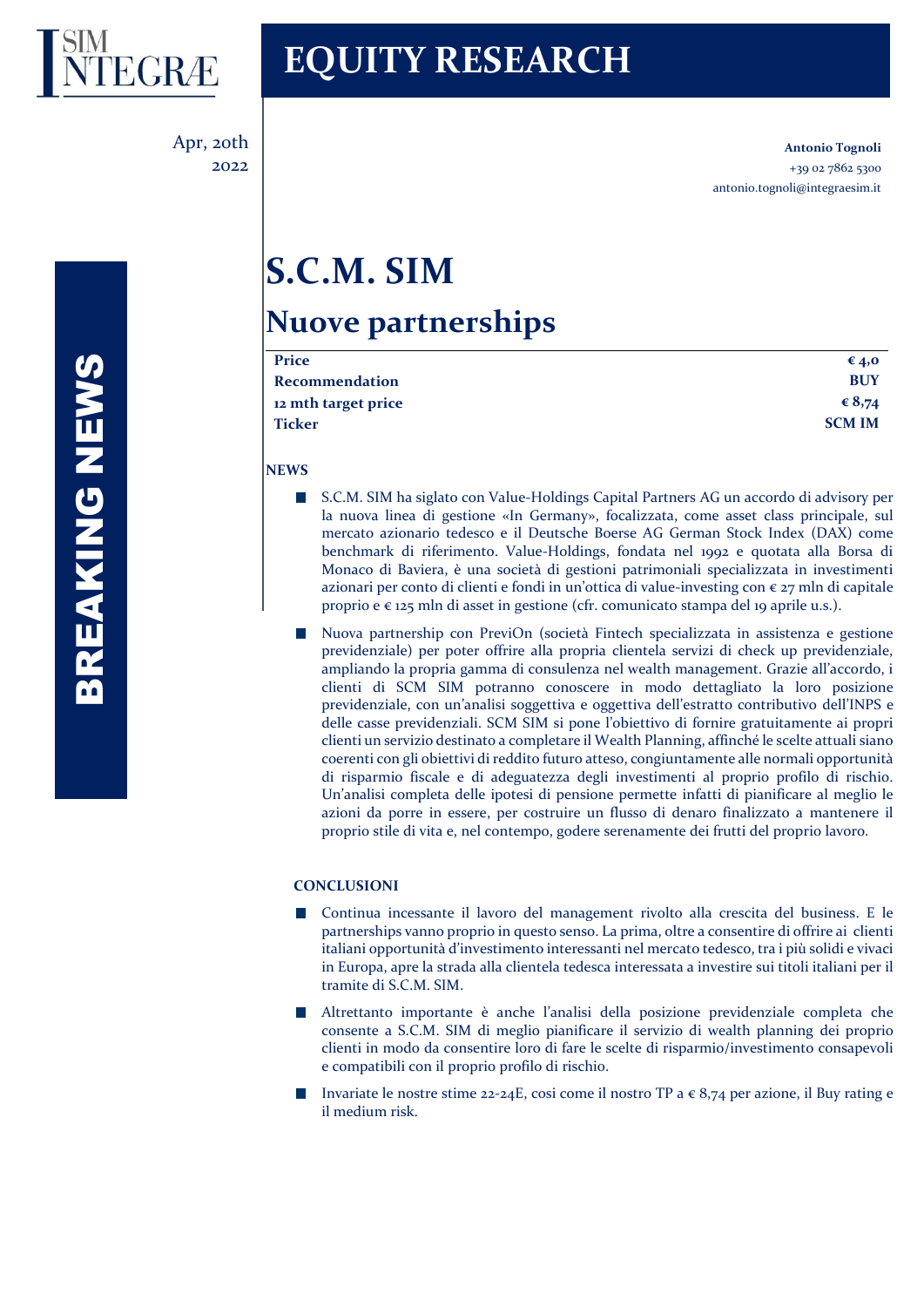

## **Disclosure Pursuant to Delegated Regulation UE n. 2016/958 and Consob Regulation n. 20307/2018**

#### **Analyst/s certification**

The analyst(s) which has/have produced the following analyses hereby certifies/certify that the opinions expressed herein reflect their own opinions, and that no direct and/or indirect remuneration has been, nor shall be received by the analyst(s) as a result of the above opinions or shall be correlated to the success of investment banking operations. INTEGRAE SPA is comprised of the following analysts who have gained significant experience working for INTEGRAE and other intermediaries: Antonio Tognoli. Neither the analysts nor any of their relatives hold administration, management or advising roles for the Issuer. Antonio Tognoli is Integrae SIM's current Head of Research, Vice President of Associazione Nazionale Private and Investment Banking – ANPIB, member of Organismo Italiano di Valutazione – OIV and Journalists guilt. Mattia Petracca is Co-Head of Research, hile Alessandro Colombo and Giuseppe Riviello are current financial analysts.

#### **Disclaimer**

This publication was produced by INTEGRAE SIM SpA. INTEGRAE SIM SpA is licensed to provide investment services pursuant to Italian Legislative Decree n. 58/1998, released by Consob, with Resolution n. 17725 of March 29th 2011.

INTEGRAE SIM SpA performs the role of corporate broker for the financial instruments issued by the company covered in this report.

INTEGRAE SIM SpA is distributing this report in Italian and in English, starting from the date indicated on the document, to approximately 300 qualified institutional investors by post and/or via electronic media, and to non-qualified investors through the Borsa Italiana website and through the leading press agencies.

Unless otherwise indicated, the prices of the financial instruments shown in this report are the prices referring to the day prior to publication of the report. INTEGRAE SIM SpA will continue to cover this share on a continuing basis, according to a schedule which depends on the circumstances considered important (corporate events, changes in recommendations, etc.), or useful to its role as specialist.

The table below, shows INTEGRAE SIM's recommendation, target price and risk issued during the last 12 months:

| Date       | Price | Recommendation | <b>Target Price</b> | <b>Risk</b> | Comment                |
|------------|-------|----------------|---------------------|-------------|------------------------|
| 17/11/2021 | 4.12  | Buy            | 9,25                | Medium      | Initiation of Coverage |
| 01/12/2021 | 3.18  | Buy            | 9,25                | Medium      | <b>9M Results</b>      |
| 13/04/2022 | 3,86  | Buy            | 8,74                | Medium      | <b>FY21 Results</b>    |

The list of all recommendations on any financial instrument or issuer produced by Integrae SIM Research Department and distributed during the preceding 12-month period is available on the Integrae SIM website.

The information and opinions contained herein are based on sources considered reliable. INTEGRAE SIM SpA also declares that it takes all reasonable steps to ensure the correctness of the sources considered reliable; however, INTEGRAE SIM SpA shall not be directly and/or indirectly held liable for the correctness or completeness of said sources.

The most commonly used sources are the periodic publications of the company (financial statements and consolidated financial statements, interim and quarterly reports, press releases and periodic presentations). INTEGRAE SIM SpA also makes use of instruments provided by several service companies (Bloomberg, Reuters, JCF), daily newspapers and press in general, both national and international. INTEGRAE SIM SpA generally submits a draft of the analysis to the Investor Relator Department of the company being analyzed, exclusively for the purpose of verifying the correctness of the information contained therein, not the correctness of the assessment. INTEGRAE SIM SpA has adopted internal procedures able to assure the independence of its financial analysts and that establish appropriate rules of conduct for them. Integrae SIM S.p.A. has formalised a set of principles and procedures for dealing with conflicts of interest. The Conflicts Management Policy is clearly explained in the relevant section of Integrae SIM's web site (www.integraesim.it). This document is provided for information purposes only. Therefore, it does not constitute a contractual proposal, offer and/or solicitation to purchase and/or sell financial instruments or, in general, solicitation of investment, nor does it constitute advice regarding financial instruments. INTEGRAE SIM SpA does not provide any guarantee that any of the forecasts and/or estimates contained herein will be reached. The information and/or opinions contained herein may change without any consequent obligation of INTEGRAE SIM SpA to communicate such changes. Therefore, neither INTEGRAE SIM SpA, nor its directors, employees or contractors, may be held liable (due to negligence or other causes) for damages deriving from the use of this document or the contents thereof. Thus, Integrae SIM does not guarantee any specific resuit as regards the information contained in the present publication, and accepts no responsibility or liability for the outcome of the transactions recommended therein or for the results produced by such transactions. Each and every investment/divestiture decision is the sole responsibility of the party receiving the advice and recommendations, who is free to decide whether or not to implement them. Therefore,